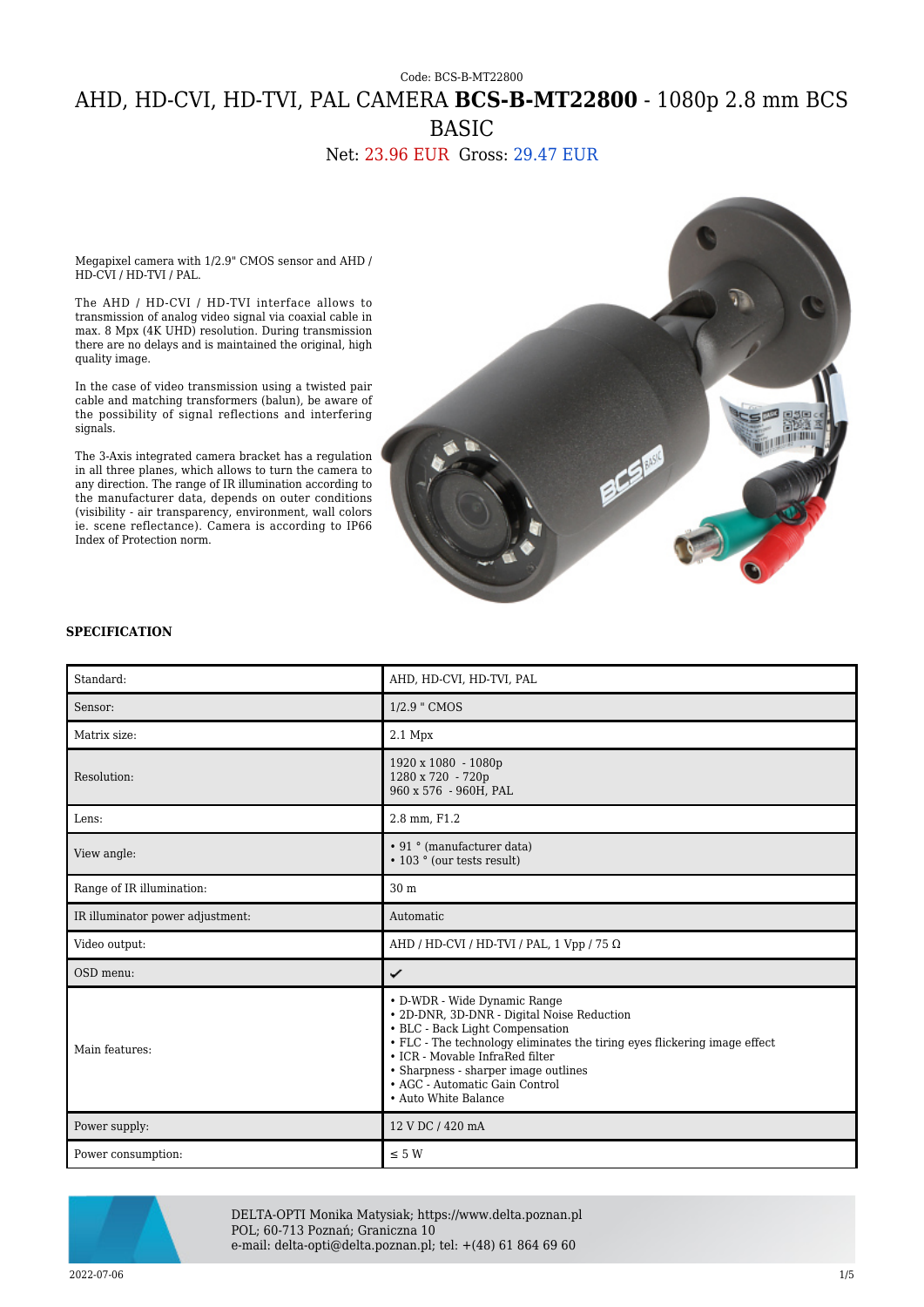| Housing:               | Compact, Metal   |
|------------------------|------------------|
| Color:                 | Graphite         |
| "Index of Protection": | <b>IP66</b>      |
| Operation temp:        | $-20 °C  60 °C$  |
| Weight:                | 0.33 kg          |
| Dimensions:            | 165 x 64 x 62 mm |
| Manufacturer / Brand:  | <b>BCS BASIC</b> |
| Guarantee:             | 3 years          |

### **PRESENTATION**

Front view:



Side view:



Camera mounting side view:



DELTA-OPTI Monika Matysiak; https://www.delta.poznan.pl POL; 60-713 Poznań; Graniczna 10 e-mail: delta-opti@delta.poznan.pl; tel: +(48) 61 864 69 60

2022-07-06 2/5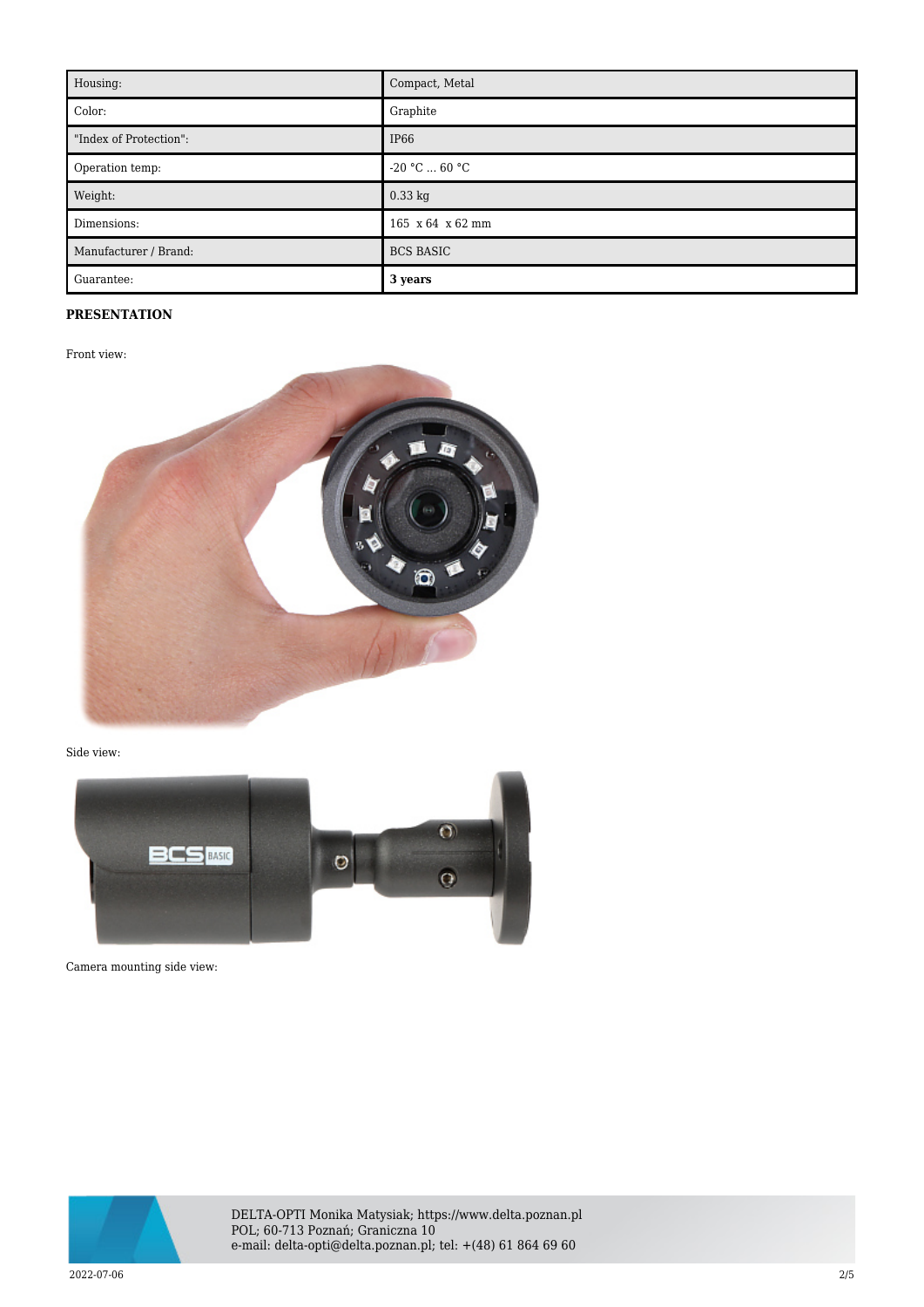

In the kit:



**OUR TESTS**

AHD: Camera image at artificial illumination (about 30Lux):



DELTA-OPTI Monika Matysiak; https://www.delta.poznan.pl POL; 60-713 Poznań; Graniczna 10 e-mail: delta-opti@delta.poznan.pl; tel: +(48) 61 864 69 60

2022-07-06 3/5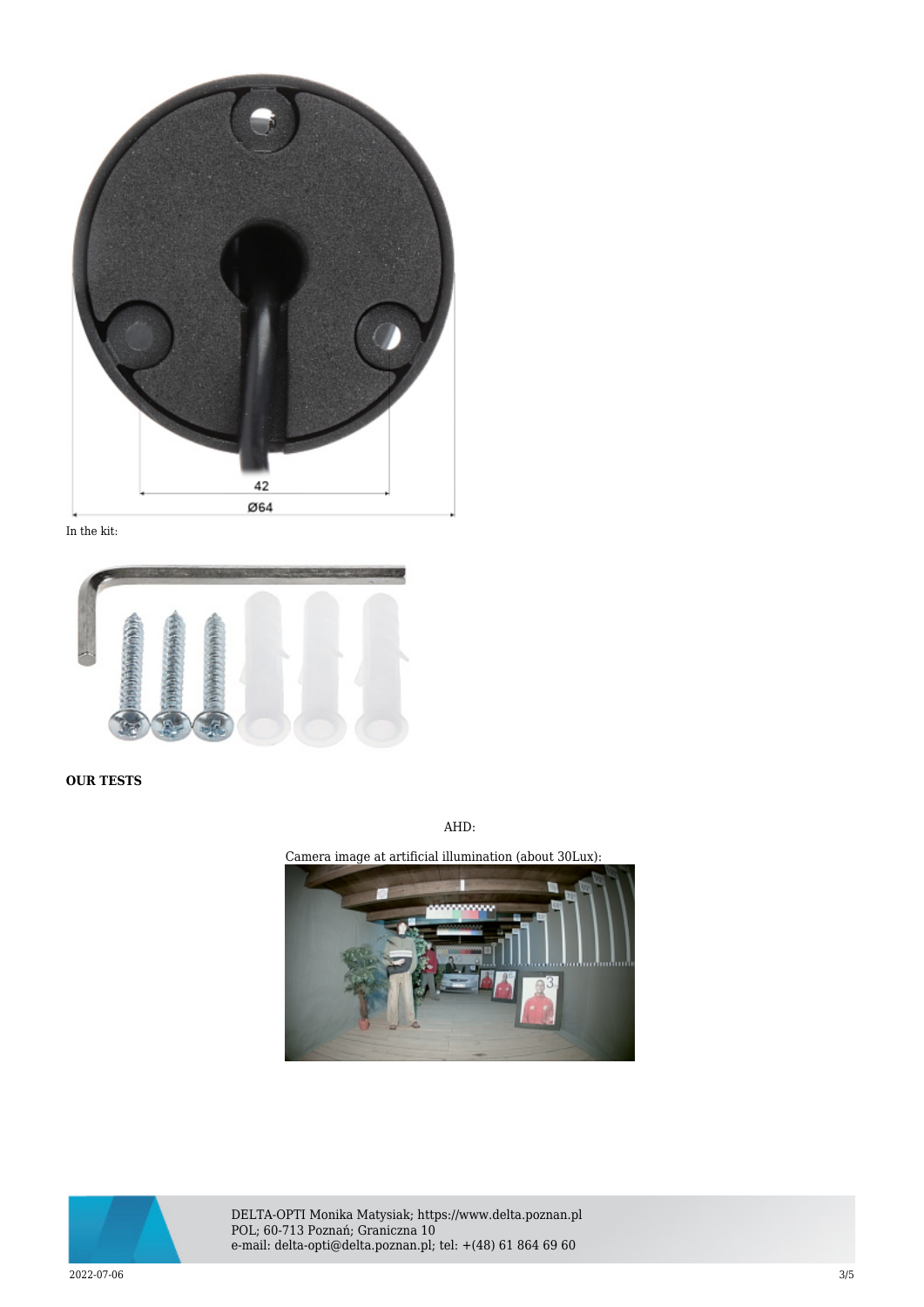[Camera image at night conditions with internal built-in IR il](https://sklep.delta.poznan.pl/obrazki2/bcs-b-mt22800_ahd_img11_d.jpg)luminator on:



Camera image at direct strong light opposite to camera:



HD-CVI:

Camera image at artificial illumination (about 30Lux):



Camera image at night conditions with internal built-in IR illuminator on:



Camera image at direct strong light opposite to camera:





DELTA-OPTI Monika Matysiak; https://www.delta.poznan.pl POL; 60-713 Poznań; Graniczna 10 e-mail: delta-opti@delta.poznan.pl; tel: +(48) 61 864 69 60

2022-07-06 4/5